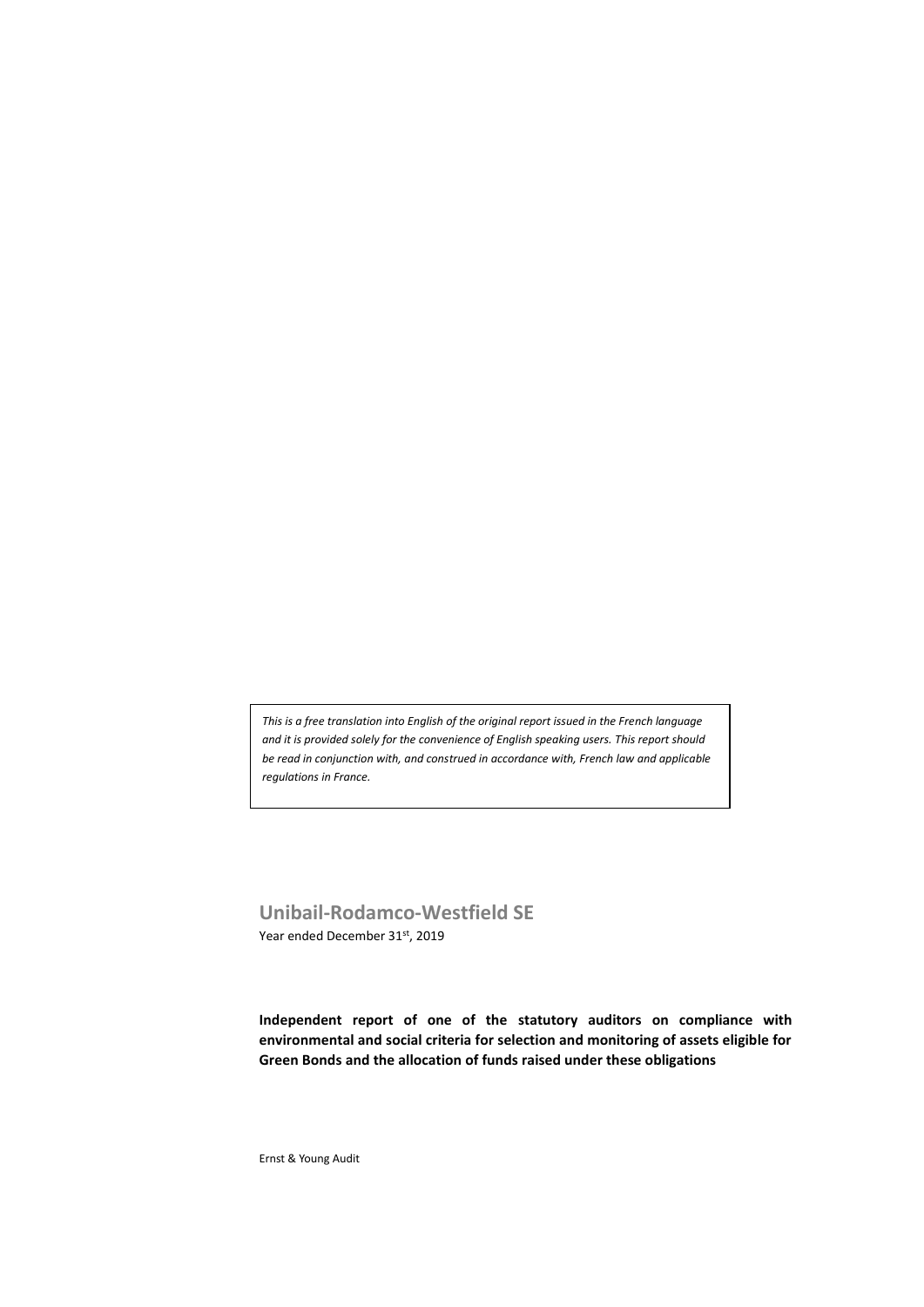*This is a free translation into English of the original report issued in the French language and it is provided solely for the convenience of English speaking users. This report should be read in conjunction with, and construed in accordance with, French law and applicable regulations in France.*

# **Unibail-Rodamco-Westfield SE**

Year ended December 31st, 2019

**Independent report of one of the statutory auditors on compliance with environmental and social criteria for selection and monitoring of assets eligible for Green Bonds and the allocation of funds raised under these obligations**

To Mr. Christophe Cuvillier, Chairman of the Management Board,

In our capacity as statutory auditor of the company, we hereby present our report on environmental and social criteria for selection and monitoring processes, defined in the "Use of Proceeds" <sup>1</sup> requirements of Green Bonds "Selection and Monitoring Criteria" for the assets selected for Green Bonds in effect on December 31<sup>st</sup>, 2019 and on the allocation of funds.

## **Responsibility of the company**

It is the responsibility of the Company's Chairman to establish the Selection and Monitoring Criteria and ensure their implementation.

## **Independence and quality control**

Our independence is defined by regulatory requirements and the Code of Ethics of our profession and the conditions laid down by Article L. 822-11-3 of the French Commercial Code. In addition, we have implemented a quality control system, including documented policies and procedures to ensure compliance with ethical standards and applicable laws and regulations.

#### **Responsibility of the statutory auditor**

• It is our role, based on our work to express a reasonable assurance as to whether the assets selected for Green Bonds in effect on December 31st, 2019 comply, in all material aspects, with the Selection and Monitoring Criteria (reasonable assurance report).

 $^1$  "Criteria" and "Indicators" press releases published on February 19<sup>th</sup>, 2014, about Selection criteria ("Additional criteria") and Monitoring Criteria (Indicators) for Green Bonds, available at www.urw.com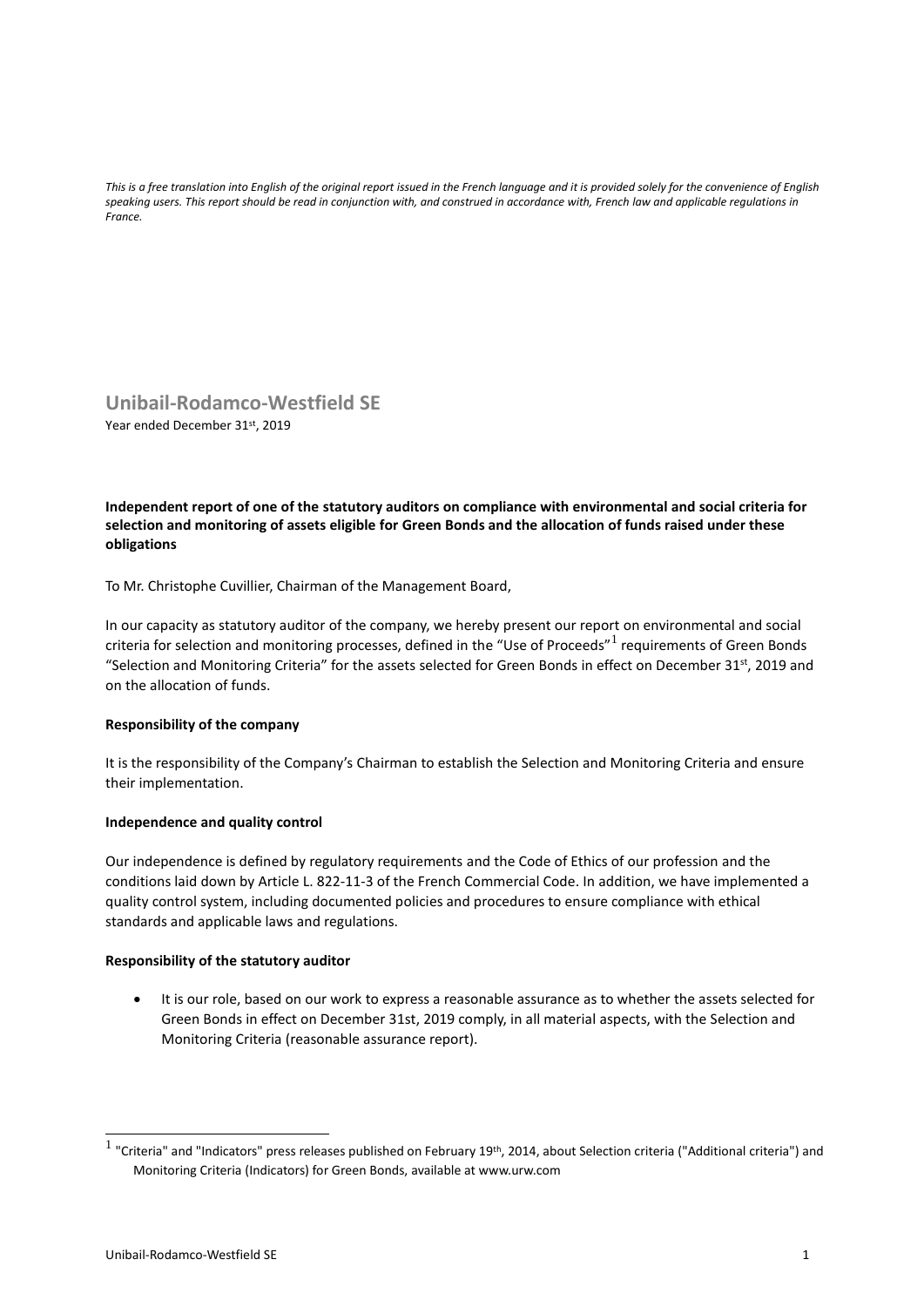• to attest to the allocation of funds raised under Green Bonds to the selected assets and attest to the concordance of funds allocated to these assets with the amount in the accounts, knowing that no new "Green Bond" was issued in 2019, that the Green Bond issued in 2015 (allocated to Mall of Scandinavia asset) has come to an end in 2019 and that the funds allocated to Majunga asset, sold in 2019, have been reallocated to Centrum Chodov extension and Wroclavia assets.

We conducted the work described below in accordance with the international standard ISAE 3000 (International Standard on Assurance Engagements) and the professional doctrine of the French Compagnie Nationale des Commissaires aux Comptes in relation to this intervention. We called, to assist us in performing our work, on our experts in sustainable development, under the responsibility of Mr. Philippe Aubain, Associate Partner.

#### **1. Reasonable assurance report on environmental and social criteria for selection and monitoring**

#### **Nature and scope of work**

In order to be able to express our conclusion, we undertook the following work, between November 2019 and March 2020:

- We assessed the suitability of the Selection and Monitoring Criteria regarding their relevance, completeness, clarity, neutrality and reliability, taking into consideration the "Green Bonds Principles"<sup>2</sup>.
- We undertook interviews at the main office of the Company in order to understand selection and monitoring procedures and to verify the compliance with Selection and Monitoring Criteria, based on the documentary evidence available at the company main office relating to the four assets monitored in the framework of bonds issued during the previous financial years (Lyon Confluence, So Ouest, Aéroville, and Carré Sénart extension).
- We have conducted a site visit of the two new qualified assets in 2019 (Centrum Chodov extension and Wroclavia) in order to verify, through interviews with the local management, the compliance with the Selection and Monitoring Criteria, in particular for the operational phase.

#### **Information or explanations on the Selection and Monitoring Criteria**

- The Selection and Monitoring Criteria only cover environmental and social aspects of eligible assets, and exclude their economic aspects. These criteria are the minimum requirements to be met by eligible assets in order to be considered as Green Bonds. They are related to construction and operating phases and the monitoring of assets. The company also publishes the justification or the confirmation of the compliance with each criterion for the selected assets in the chapter « 2.5.2 Green Bonds » of the Management Report.
- For the operating phase, part of the criteria cannot be applied and verified before one or several years of operation (e.g. certification BREEAM-In-Use). For assets still under construction or recently delivered (e.g. Carré Sénart extension), the expected date of compliance with these criteria is specified in the detailed table by asset in the chapter 2.5.2 of the Management Report.

 $^2$  The Green Bond Principles (updated version of June 2018) are available on the website of the ICMA (International Capital Market Association) [http://www.icmagroup.org](http://www.icmagroup.org/)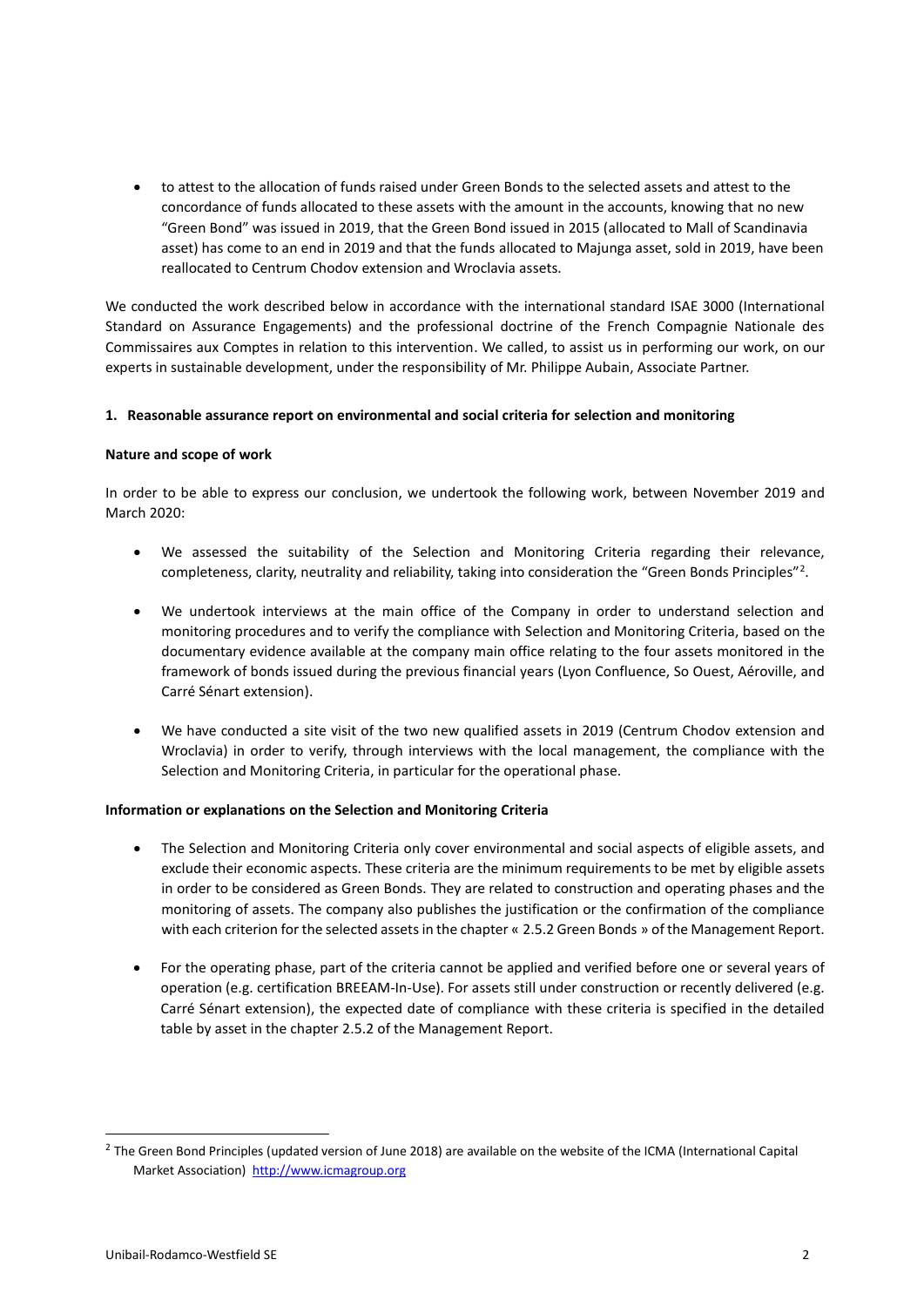#### **Conclusion**

In our opinion, the assets selected for Green Bonds in effect on December 31<sup>st</sup>, 2019 comply, in all material aspects, with the Selection and Monitoring Criteria.

### **2. Attestation on funds allocation**

It is also our responsibility to express our conclusion on the funds allocated to the assets that were selected and on the consistency between the amount of funds allocated to these assets within the framework of the Green Bonds issuance and the accounting records and their underlying data, knowing that no new "Green Bond" was issued in 2019, that the Green Bond issued in 2015 (allocated to Mall of Scandinavia asset) has come to an end in 2019 and that the funds allocated to Majunga asset, sold in 2019, have been reallocated to Centrum Chodov extension and Wroclavia assets.

However, it is not our responsibility to express a conclusion on the use of the funds allocated to the eligible assets following their allocation.

In our capacity as statutory auditor of Unibail-Rodamco-Westfield, we conducted jointly with the co-statutory auditor, the audit of the consolidated financial statements of the company for the year ended December 31 $^{\rm st}$ , 2019. Our audit, conducted in accordance with the professional standards applicable in France, aimed at expressing an opinion on the consolidated financial statements considered globally and not on specific elements of these statements used to establish this information. Therefore, we did not perform any audit tests or sampling to this purpose and we do not express any opinion on these isolated elements.

Our intervention, which is neither an audit nor a limited review, was performed in accordance with the professional doctrine of the French Compagnie Nationale des Commissaires aux Comptes in relation to this intervention, in order to:

- understand the procedures that the company put in place so as to determine the information provided in chapter "2.5.2 Green bonds" in the 2019 Management Report;
- verify that the internal loans or financing contracts signed with the subsidiaries owning Lyon Confluence, So Ouest, Aéroville, Wroclavia, Centrum Chodov extension and Carré Sénart extension are still running on 31 December 2019, knowing that in date of the issuance of our report, on the respect of environmental and social Selection and Monitoring Criteria for the selected assets for "Green Bonds" and on the allocation of funds raised for these obligations in date of 31 December 2015, we verified that these contracts mention the source of the funds. The Majunga asset, selected for a Green Bond since 2015, was sold in 2019. The funds initially allocated to this asset have been reallocated to two other eligible assets (Centrum Chodov extension and Wroclavia);
- verify the consistency between the information provided in the introduction of chapter "2.5.2 Green bonds" of the 2019 Management Report for the year ended December 31<sup>st</sup>, 2019 and the data from the consolidated financial statements of the company for the same year.